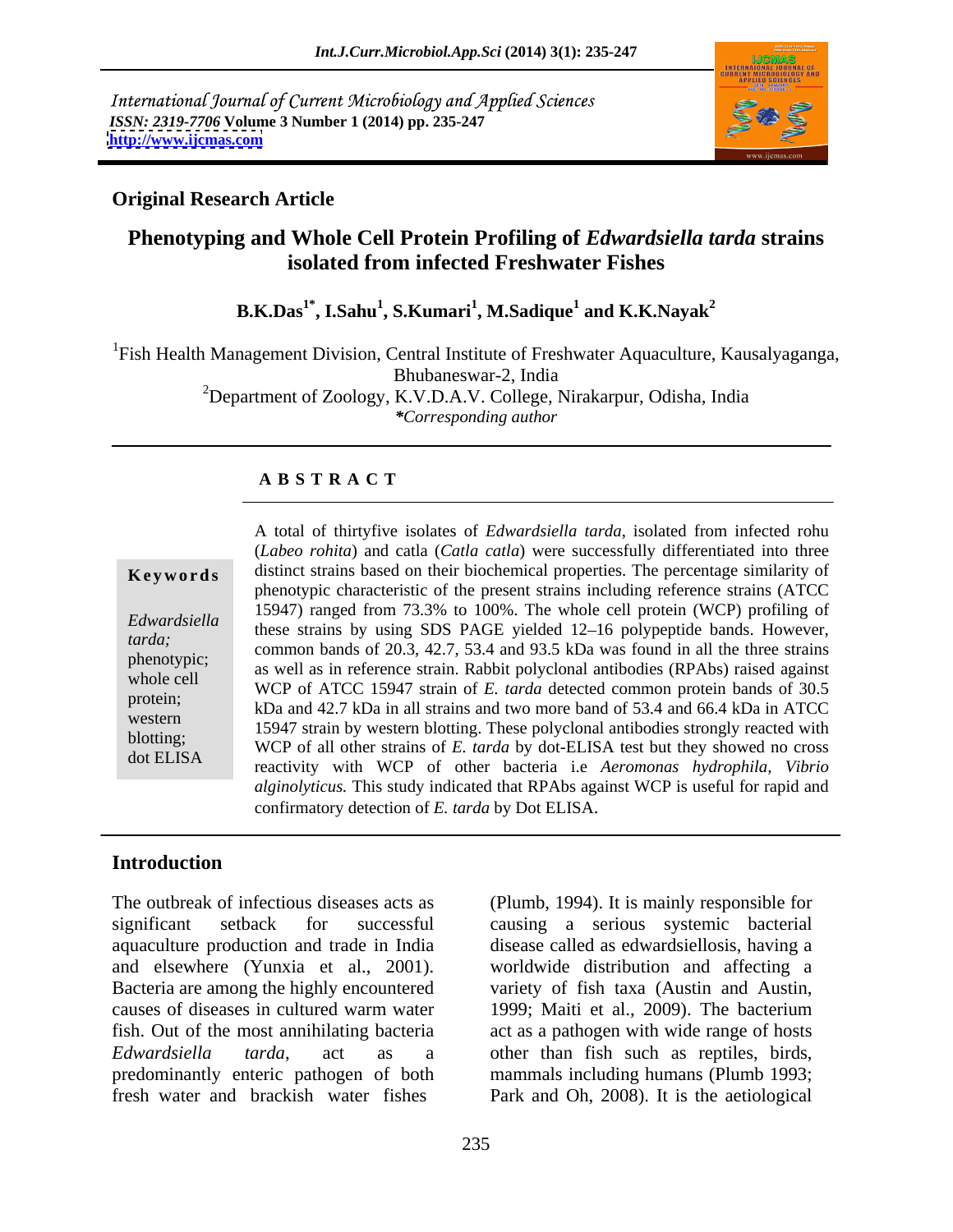agent of several pathologic symptoms of fresh water and marine fish, particularly causing entero hemorrhagic septicemia Isolation and identification of (Benli and Yildiz, 2004). This disease had Edwardsiella tarda a disastrous effect on fish culture, occurred in northern and southern Europe in turbot in recent years (Castro et al., 2006). The cultured eel in Japan for the year 1984 was 1973). Due to this edwardsiellosis has of June-September 2010 from been known as a disease of primary

At present, the information on phenotypic, and proteotypic characteristic of *E. tarda* analysis swabs were taken from the

The WCP were further used as antigen to raise polyclonal antibodies in rabbit and the immunogenic protein component were detected through western blotting assay. The specificity and sensitivity of of the isolates were subjected for Gram polyclonal antibodies were also examined staining and viewed microscopically. through dot-ELISA to develop another Further conventional biochemical tests specific diagnostic assay for detection of like oxidase, catalase, methyl red, Voges- *E. tarda.* These informations are not only useful for bacterial disease diagnosis gelatinase, amylase, lecithinase, caseinase, purpose but also to enable the haemolysin production, various sugar development and formulation of utilization test, triple sugar iron agar test, appropriate and effective subunit vaccines were performed for the identification as

### **Materials and Methods**

### **Isolation and identification of** *Edwardsiella tarda*

losses attributed to *E. tarda* infection in reference strains (*E. tarda* ATCC 15947) about 815 Yen (Meyer and Bullock, isolates were collected during the month importance and required a great attention rohu (*Labeo rohita*) & 9 numbers of catla for successful aquafarming. (*Catla catla*) weighing around 500 g, genotypic and proteotypic characteristic of symptoms like small hemorrhages and *E. tarda* from both environmental and necrosis lesions externally. Internally clinical, are lacking. Thus, the present abundant ascitic fluids were found in their study was conducted to reveal phenotypic abdominal cavity. For bacteriological isolated from freshwater fishes. The infected parts of the fishes. After pre phenotypic study of *E. tarda* was carried enrichment in tryptone soya broth (TSB; out through biochemical studies which HiMedia, India), the bacteria samples were help in the identification of bacteria. The streaked on Rimler Shotts Agar (RS proteotypic study on WCP was developed Medium; HiMedia, India) for their to standardize protein based markers for presumptive identification and incubated easy and quick diagnosis of disease caused  $\frac{1}{2}$  at 37<sup>o</sup>C for 24 h. Well differentiated single by these bacteria. bacterial colony was further streaked onto A total of thirty five isolates representing three different strains of *E. tarda* and the were used in the present study. These of June-September 2010 from edwardsiellosis infected 18 numbers of obtained from ponds of Central Institute of Freshwater Aquaculture, Bhubaneswar. All the fishes collected were having analysis swabs were taken from the tryptone soya agar (TSA; HiMedia, India) for obtaining pure culture.

### **Biochemical analysis**

against this pathogen. well as strain differentiation of bacteriaFor morphological study the pure cultures of the isolates were subjected for Gram Proskauer, indole, citrate utilization test,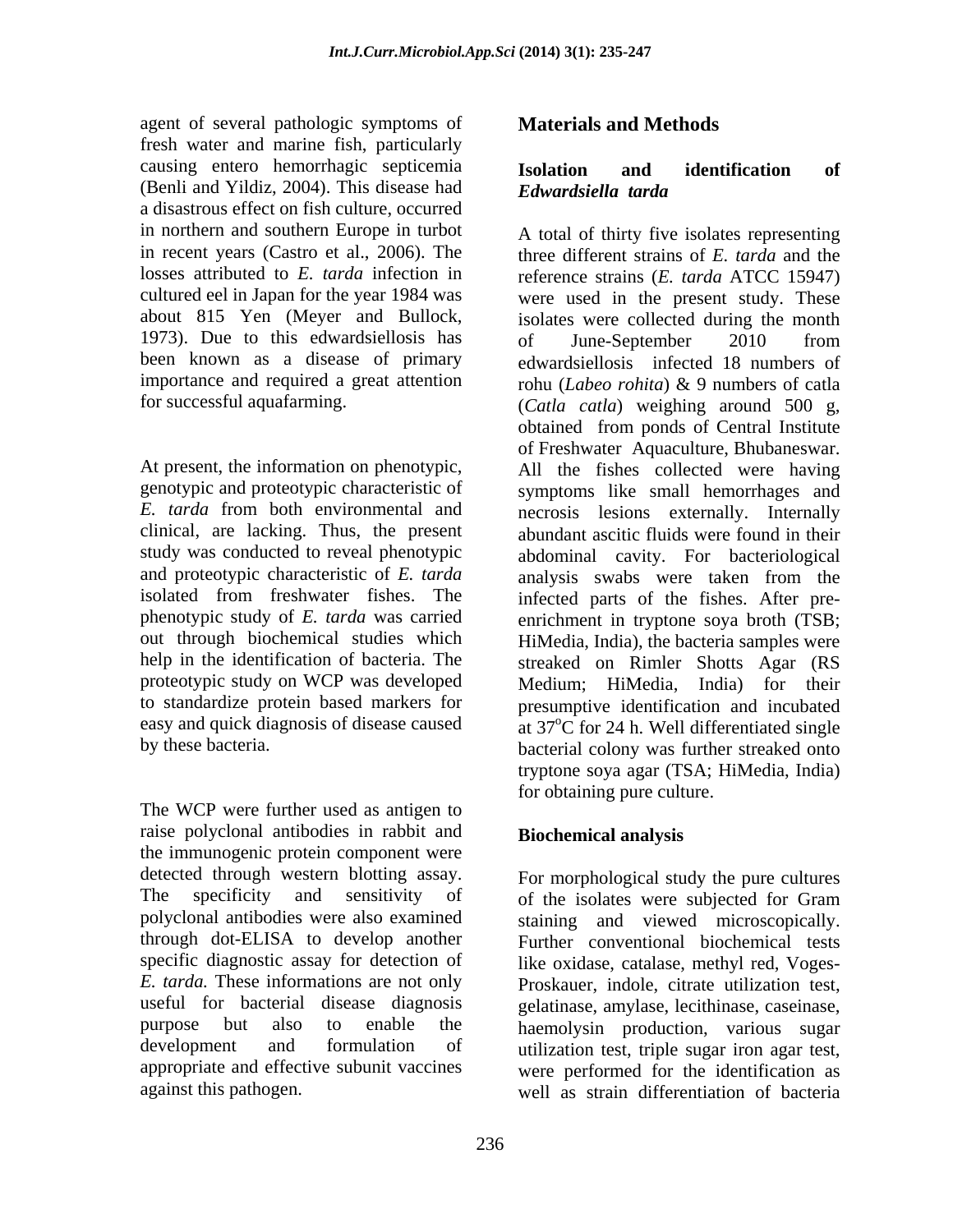and results were compared with the reference strain of *E. tarda* (ATCC 15947; Fang et al., 2006). The inactivated at concentration of 0.2% and

A data matrix was prepared basing on the the phosphate buffer saline (PBS, pH 7.2). biochemical tests of the present strains and reference strain. The positive and negative at 5000 rpm for about 15 min. Finally the results of biochemical tests of all the strains were scored as 1 and 0, 10 min. The sonicated product was respectively. The binary matrix data were centrifuged at 10,000 rpm for 15 min and then analyzed with the unweighted pair group method with arithmetic averages (UPGMA; Sneath and Sokal, 1973). Using DendroUPGMA program, Dice coefficient (S) similarity matrixes were then **Sodium dodecyl sulphate** calculated. The distance (d) between two **polyacrylamide gel electrophoresis (SDS** strains is calculated with the formula  $d = 1$  **PAGE) analysis**  $-S. A'd'$  value of 0 indicates that the two strains have identical properties. This The WCP profiles of three strains of *E.*  method was mostly used for the detection of interrelationships between different were analyzed by SDS PAGE as described strains of same bacteria. Further the by Laemmli (1970). Samples were mixed similarity of the phenotypic characters with 2X SDS gel loading buffer in 1:2 among the different strains was also calculated by the formula given by Dice min. Electrophoresis of protein sample

Nab=Number of shared similar reaches the bottom of the gel. The gel was

Na= Total number of positive reactions in R-250 followed by destaining. The

Nb= Total number of positive reactions in

### **Extraction of WCP**

WCP of the present strains were extracted rabbit (RPAbs) by the method given by Simpson (2003) with slight modification. Overnight broth Hemolysin positive *E. tarda* ATCC 15947

**Numerical taxonomy of the present** obtained by centrifugation at 2800 rpm for strains 15 min at 4<sup>o</sup>C. The supernatant was using TSB and incubated at 37<sup>o</sup>C for 24 h.  $\rm{^{\circ}C}$  for 24 h. The cultured were then formalin inactivated at concentration of 0.2% and kept for  $24$  h at  $4^{\circ}$ C. The WCP was <sup>o</sup>C. The WCP was discarded and the pellet was suspended in It was further subjected for centrifugation pellet obtained was sonicated at 45 Hz for the supernatant product obtained was the WCP antigen. It was stored at  $-20^{\circ}$ C for future analysis.

# **Sodium dodecyl sulphate PAGE) analysis**

(1945) which is as follow: was carried out using 12% separating gel Percentage of similarity, F= 2Nab X 100% tetra electrophoresis cell (Bio-Rad, USA). / Na + Nb Electrophoresis was carried out at 120 V Where, until the bromophenol blue dye font phenotypes then stained with Coomassie Brilliant Blue lane A molecular weights of the proteins were lane B weight marker (Banglore Genei, India) *tarda* and reference strain ATCC 15947 ratio and were then heated at 100<sup>o</sup>C for 5  $\rm{^oC}$  for 5 and 4% stacking gel in the Mini protein tetra electrophoresis cell (Bio-Rad, USA). reaches the bottom of the gel. The gel was  $R-250$  followed by destaining. determined with standard molecular using Alpha Inotec Software.

### **Raising of polyclonal antibodies in rabbit (RPAbs)**

culture of bacterial strains were prepared strain was selected to raise polyclonal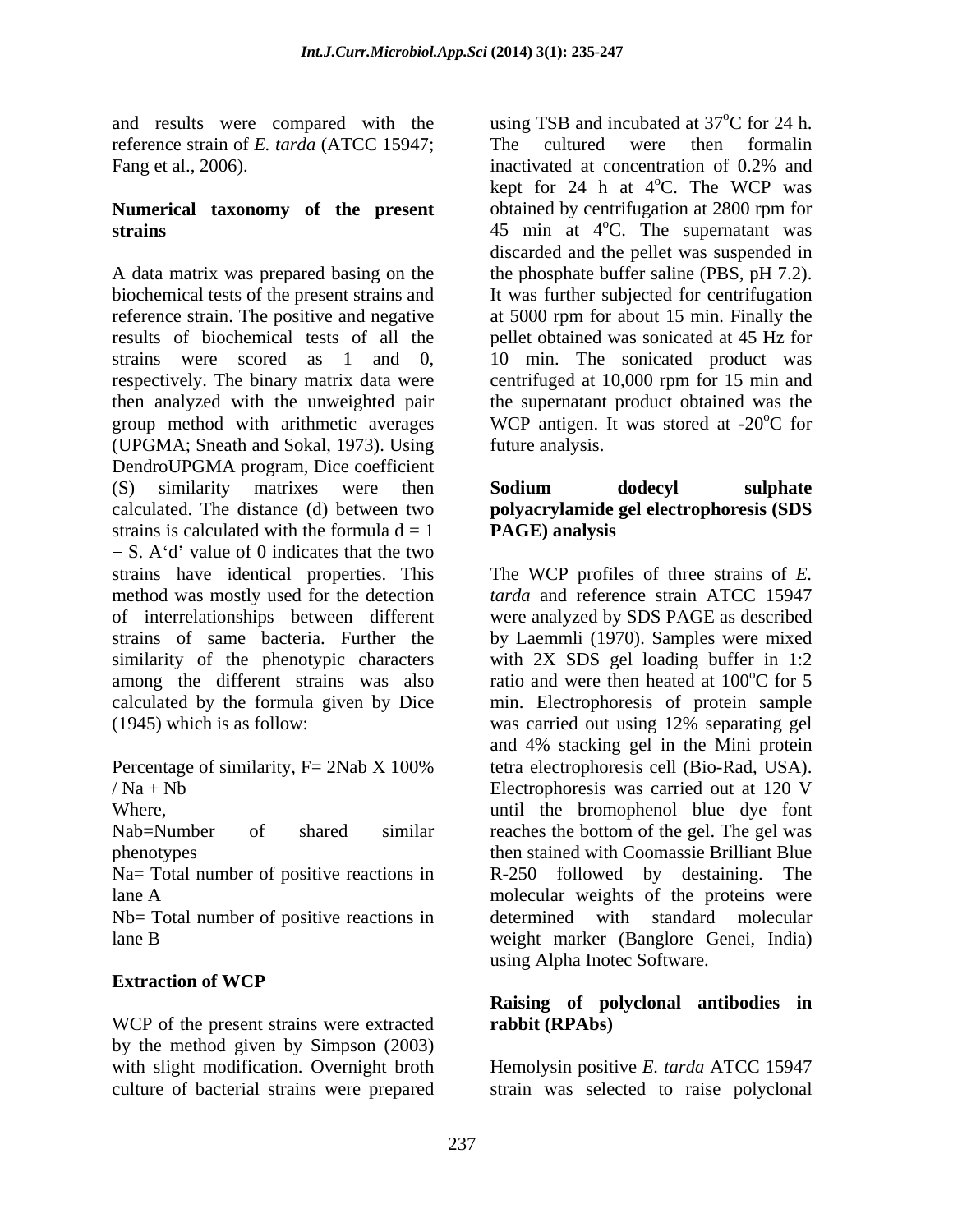antibodies in a New Zealand white rabbit peroxidase substrate (KPL, USA) and the weighing around 1.5 kg. Rabbit was color reaction was stopped by rinsing to injected intramuscularly (on the hind leg) the membrane extensively with deionized with emulsion of Freund's complete water. adjuvant (FCA) and 150 µg of WCP antigen of *E. tarda* ATCC 15947. The animal was given with a booster dose on **specificity of RPAbs**  $14<sup>th</sup>$  and  $28<sup>th</sup>$  days of immunization with same dose of emulsion containing WCP immunization. It was allowed to clot at room temperature for 2-3 h. Serum was

antiserum to WCP antigen. The WCP standard protocol mentioned above. After powder solution in phosphate buffer saline  $37^{\circ}$ C for 1 h. Membrane was then detected. incubated with the primary antibody at 1:20,000 dilution at  $37^{\circ}$ C for 1 h, washed **Results and Discussion** three times in PBS-T and again incubated with secondary antibody i.e. HRP Presumptive identification of bacteria was conjugated goat anti-rabbit IgG (Jackson, carried out from their colony morphology USA) for 1 h at  $37^{\circ}$ C. Following further over the RS plate. They form typical washes in deionized water, bound greenish colonies with black center over antibodies were detected by addition of the RS plate. Under microscope Gram 3,3 ,5,5 -tetramethylbenzidine membrane negative small rods were observed. In the

water.

### **Dot-ELISA for determination of specificity of RPAbs**

antigen and Freund's incomplete adjuvant method given by Swain et al. (2001) with (FIA). Blood from rabbit was collected by slight modifications. Nitrocellulose paper ear vein puncture on  $42<sup>nd</sup>$  days of post (NCP) strip was coated separately with 3 then collected by centrifugation of the also coated with WCP of *A. hydrophila* clotted blood at 5000 rpm for 10 min and ATCC 14940 and *V. alginolyticus* ATCC was stored at  $-20^{\circ}$ C for further use. 17749, taken as negative controls. The **Western blotting of WCP** temperature for 2 h. Then, the strips were Western blot immunoassay was performed milk powder at 37<sup>o</sup>C for 30 min followed to determine the reactivity of the rabbit by washing thrice with PBS-T and obtained from three strains as well as  $\ldots$  dilutions) for 1 h at 37<sup>o</sup>C. Then it was reference strains of E. tarda were first washed several times in PBS-T and electrophoresed by SDS-PAGE using the incubated further with secondary antibody electrophoresis the gel was subjected for conjugate (Vector Lab, USA) for 30 min. electrotranfer onto a nitrocellulose The NCP was again incubated with Anti membrane (pore size 0.45 µm; Millipore, Bovine-Complex (ABC) reagent for 30 USA) in transfer buffer, as described by min. Lastly, NCP was transferred into a Towbin et al. (1979). After the transfer, new plate and then incubated with 3 the membrane was washed in deionized amino-9 ethyl carbazole (AEC) reagent, water and blocked with 5% skimmed milk for 10 min in dark. The NCP strip was containing 0.05% Tween-20 (PBS-T) at Dot-ELISA test was performed as per the µl of WCP antigen of all three strains and reference strain of *E. tarda*. The NCP was coated NCP strip was dried at room blocked in PBS-T containing 5% skimmed oC for 30 min followed incubated with primary antibody (1:400 <sup>o</sup>C. Then it was i.e. anti rabbit horse radish peroxidase for 10 min in dark. The NCP strip was washed properly with distilled water, air dried at room temperature and blots were detected.

### $\rm{^{\circ}C}$  for 1 h, washed **Results and Discussion Results and Discussion**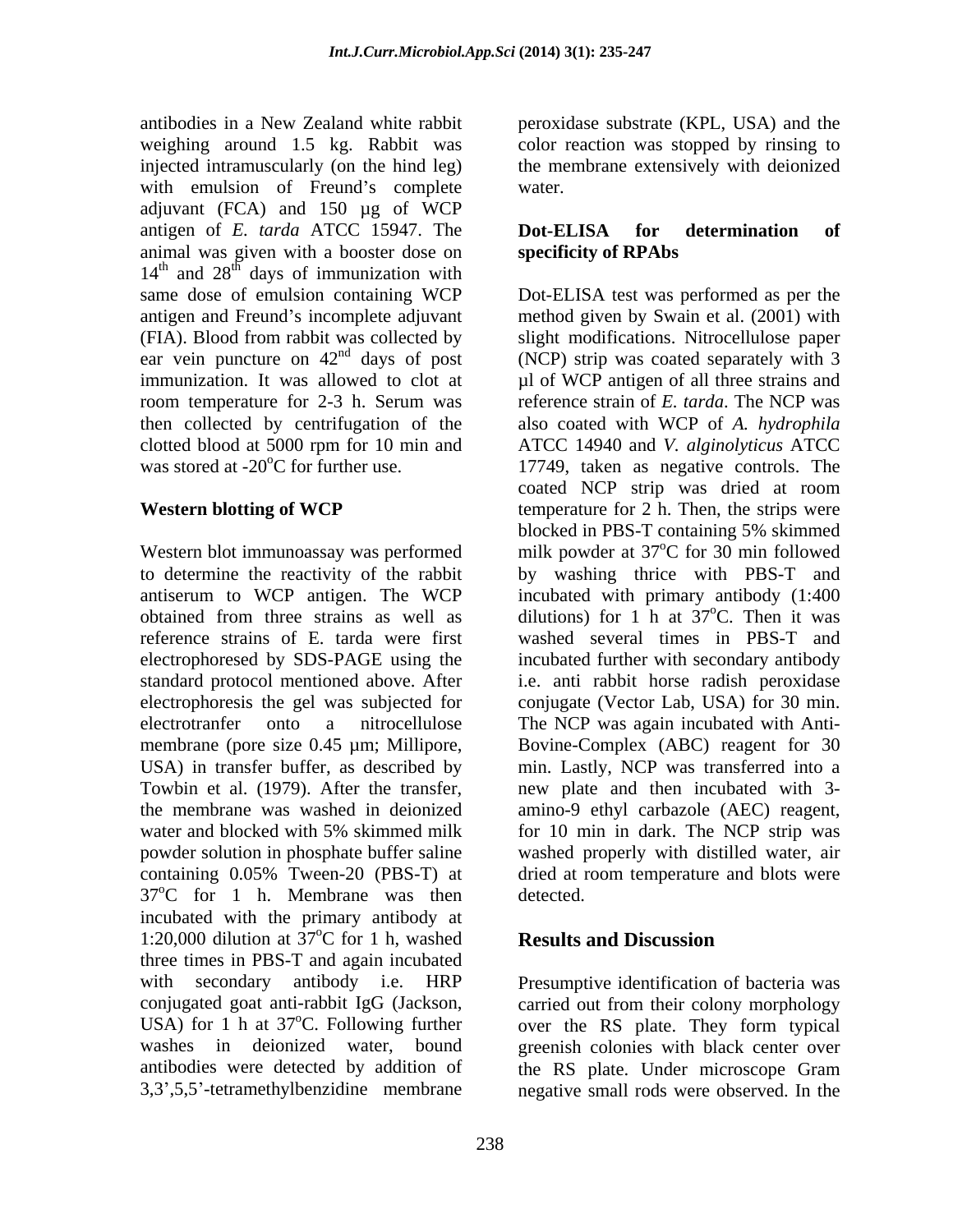present study, based on biochemical results a total of three different strains of strains. ATCC 15947 showed 16 discrete *E. tarda* were obtained out of thirtyfive protein bands of molecular weights isolates (Table 1). All the strains were ranging from 10.5-151.9 kD (Fig. 2). ET positive for motility, catalase, methyl red, indole test, production of acid and gas from glucose, maltose and fructose, and ET 14 showed 12 distinct protein band hydrogen sulphide production on TSI agar of molecular weight 14.1-107 kD and slant, decarboxylation of lysine and ornithine but exhibit negative reactions for oxidase, Voges-Proskauer test, In western blotting, the RPAbs detected 4 decarboxylation of arginine, production of acid from lactose, rhamnose, sucrose, 15947 similar to SDS-PAGE at 30.5, 42.7, mannitol and adonitol. However variable 53.4 and 66.4 kD (Fig. 3). This indicated results were obtained in other biochemical that four out of sixteen protein bands are test within the strains of *E. tarda*. All the antigenic.A most interesting feature seen biochemical results were compared with in western blotting was that the 42.7 and the reference strain ATCC 15947 (Table 30.5 kD protein bands were main antigenic

Numerical analyses of 30 different weight 53.4 kD was also found in ET 14 biochemical traits of all four strains of *E. tarda* were carried out to establish the percentage similarity between the strains. In Dot-ELISA test, brown coloration was The percentage similarity of the developed on the NCP strip coated with biochemical characteristic of the present ATCC 15947 and other strains of *E. tarda* strains and reference strain ranged from due to strong reaction of antigen with the 73.3% to 100% (Table 2). Strain ET10 and homologous antiserum but no color ET12 shared 73.3% similarity of development was seen with the WCP of A. biochemical characteristic. Strain ET 10 *hydrophila* ATCC14940 and V. and ET 14 exhibit 85.7 to 100% similarity. *alginolyticus* ATCC17749; suggesting that Comparison percentage of similarity from the test is very specific for identification of reference strain to ET 10, ET-12, and ET 14 ranged from 77.4% to 90.9% and the relation between all three strains with *E. tarda* has been considered as a re- ATCC 15947 was represented in Fig. 1. emerging pathogen in both marine and

One-dimensional SDS-PAGE of WCP of three strains including reference strain farmed fish such as eel, tilapia, flounder, revealed protein profiles containing sea bream, stripped bass, catfish and carps discrete bands with molecular weights (Meyer and Bullock, 1973; Yasunaga et ranging within 10.5-162.7 kD. The al., 1982; Sae-qui et al., 1984; Herman and number of protein bands and molecular mass of corresponding bands varied in 2009; El-Yazeed and Ibrahem, 2009). It is different strains. However, protein bands mainly responsible for causing with molecular weight of 20.3, 42.7, 53.4, significant disease edwardsiellosis or

93.5 kD were found common in all the 10 showed 13 distinct bands with molecular weight of 14.1-101.3 kD. ET 12 11.5-162.7 kD respectively.

1). proteins present in WCP of all our *E. tarda* protein bands of WCP of *E. tarda* ATCC strains (Fig. 3). Protein band of molecular strain.

> due to strong reaction of antigen with the development was seen with the WCP of *A. hydrophila* ATCC14940 and *V.*  the test is very specific for identification of bacteria (Fig. 4).

freshwater aquaculture. It is a common pathogen, which has been isolated from Bullock, 1986; Han et al., 2006; Yu et al., mainly responsible for causing a significant disease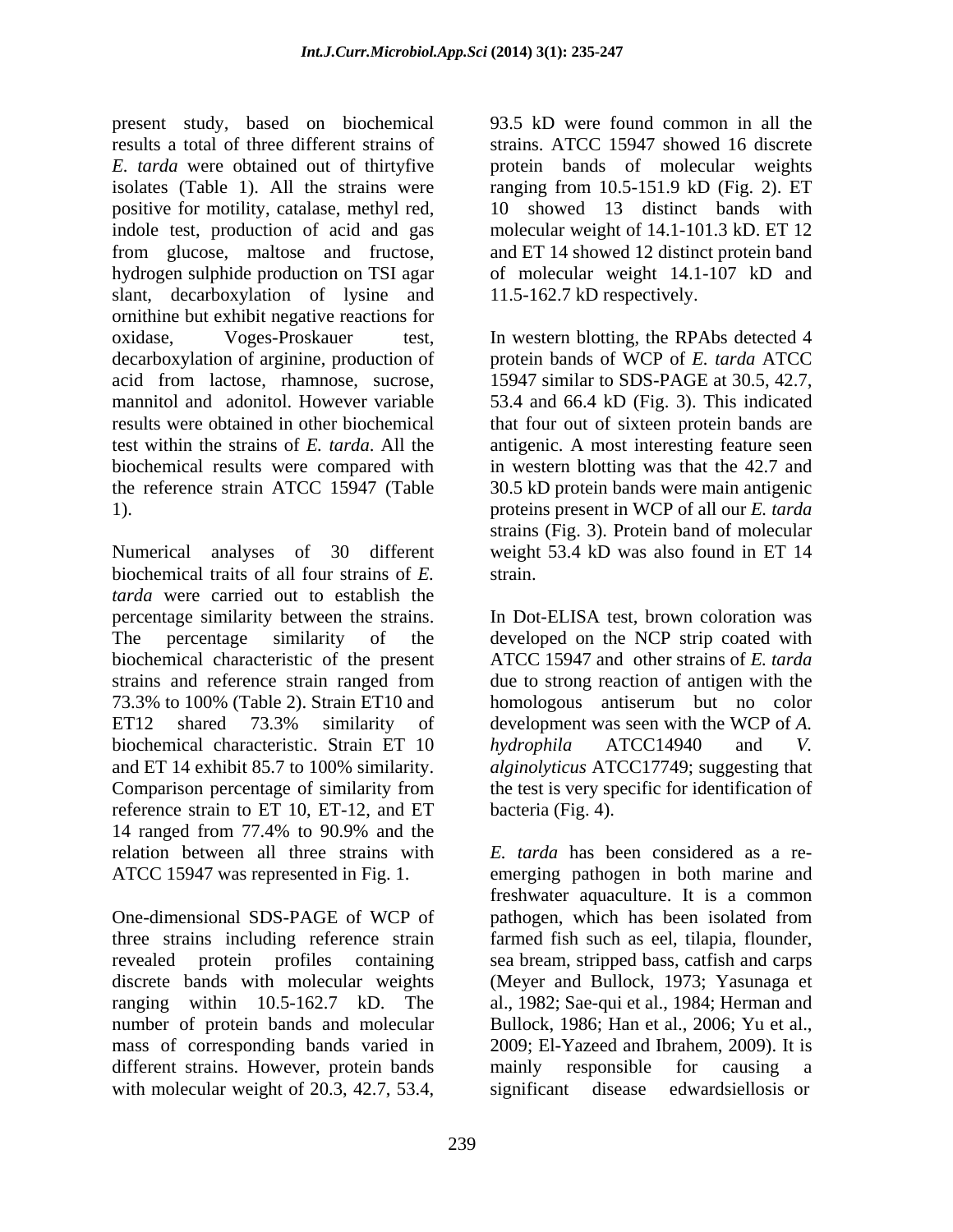| Characteristic             | ET10            |                | $\begin{array}{ c c c c c c } \hline \text{ET12 (9} & \text{ET14} & \text{ATCC} \\ \hline \text{isolates)} & \text{(14isolates)} & \text{15947} \\ \hline \end{array}$ |               | Characteristic           | ET10                    | ET12 (9         | $\left  \begin{array}{c} \text{ET14} \\ \text{(14isolates)} \end{array} \right $ ATCC | ATCC                 |
|----------------------------|-----------------|----------------|------------------------------------------------------------------------------------------------------------------------------------------------------------------------|---------------|--------------------------|-------------------------|-----------------|---------------------------------------------------------------------------------------|----------------------|
|                            | $(12$ isolates) |                |                                                                                                                                                                        |               |                          | $(12 \times)$ isolates) |                 |                                                                                       |                      |
| <b>Gram Stain</b>          | $\sim$ $-$      | $\sim$ $-$     | $\sim$ $-$                                                                                                                                                             |               | Caseinase                |                         | $+$             | $\sim$                                                                                |                      |
| Oxidase                    | $ -$            | $\sim$ $-$     | $\sim$ $-$                                                                                                                                                             | $\sim$        | Haemolysin<br>production | $\sim$ $  -$            | $+$             | $\sim$ $-$                                                                            | $+$                  |
| Catalase                   | $+$             |                |                                                                                                                                                                        |               | Lactose, acid            | $\sim$ $  -$            | $\sim$ $ \sim$  | $\sim$                                                                                | $\sim$               |
| Motility                   | $+$             | $+$            |                                                                                                                                                                        |               | Galactose, acid          | $\sim$                  | $+$             |                                                                                       |                      |
| Methyl red                 | $+$             | $+$            |                                                                                                                                                                        |               | Maltose, acid            |                         | $+$             |                                                                                       |                      |
| Citrate                    | $+$             | $\sim$ $ -$    | $\sim$ $-$                                                                                                                                                             |               | Fructose, acid           |                         | $+$             |                                                                                       |                      |
|                            | $\sim$          | $\sim$ $-$     | $\sim$                                                                                                                                                                 |               | Arabinose,               | $\sim$ $-$              | $+$             | $\sim$                                                                                | $+$                  |
| Arginine<br>dihydrolase    |                 |                |                                                                                                                                                                        |               | acid                     |                         |                 |                                                                                       |                      |
| Ornithine<br>decarboxylase | $+$             | $+$            |                                                                                                                                                                        |               | Mannose, acid            | $\sim$                  | $+$             |                                                                                       | $\sim$ $-$           |
| Lysine<br>decarboxylase    | $+$             | $+$            |                                                                                                                                                                        |               | Rhamnose,                | $\sim$ $ \sim$          | $\sim$ $-$      | $\sim$ $-$                                                                            | $\sim$ $-$           |
|                            |                 |                | $\sim$ $\sim$                                                                                                                                                          | $\sim$ $\sim$ | acid                     |                         |                 | $\sim$                                                                                |                      |
| Voges-<br>Proskauer        | $ -$            | $\sim$         |                                                                                                                                                                        |               | Sucrose, acid            | $\sim$ $  -$            | $\sim$ $-$      |                                                                                       | $\sim$ $-$           |
| $H2S$ Production           | $+$             | $+$            |                                                                                                                                                                        |               | Mannitol, acid           | $\sim$ $  -$            | $\sim$ $ \sim$  | <b>Contract Contract State</b>                                                        | $\sim$ $-$           |
| Indole                     | $+$             | $+$            |                                                                                                                                                                        |               | Adonitol, acid           | $\sim$ $\sim$           | $\sim$ $ \sim$  | $\sim$ $-$                                                                            | $\sim$ $-$           |
| Gelatinase                 | $\sim$ $ \sim$  | $\sim$ $ \sim$ | $\sim$ $-$                                                                                                                                                             | $\sim$ $-$    | Raffinose, acid          |                         | $\sim$ $  \sim$ |                                                                                       | $\sim$ $-$           |
| Amylase                    | $\sim$ $-$      | $\sim$ $-$     | $\sim$ $-$                                                                                                                                                             |               | Sorbitol, acid           | $\sim$ $ -$             | $\sim$ $ \sim$  | <b>Contract Contract State</b>                                                        | $\sim 100$ m $^{-1}$ |
|                            |                 |                |                                                                                                                                                                        |               |                          |                         |                 |                                                                                       |                      |
| Lecithinase                | $+$             | $\sim$ $-$     | $\sim$                                                                                                                                                                 |               | Triple sugar<br>iron     | K/AG                    | K/AG            | K/AG                                                                                  | K/AG                 |

| Table.1 ( | Comparison of phenotypic characteristics between $E_{\epsilon}$ .<br>E. <i>tarda</i> strains isolated and reference s | $\cdot$ strain (ATCC 15947). |  |
|-----------|-----------------------------------------------------------------------------------------------------------------------|------------------------------|--|
|           |                                                                                                                       |                              |  |

\*ET = *Edwardsiella tarda*, + = positive reaction, - = negative reaction, K = alkaline, A = acid, G = gas.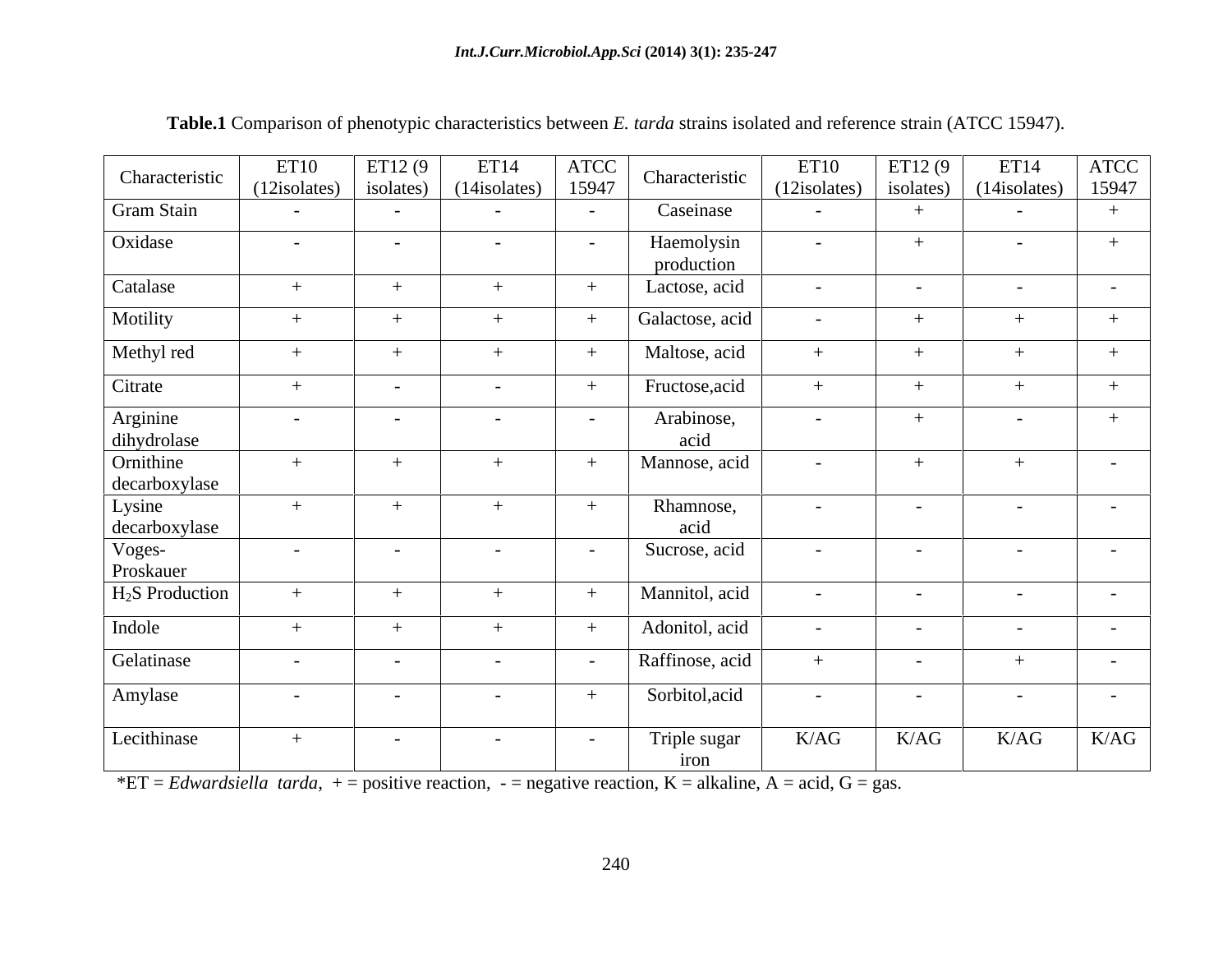|                  | <b>ET10</b>         | ET12<br><b>ELA</b> | FT14<br>LII.           | <b>ATCC15947</b> |
|------------------|---------------------|--------------------|------------------------|------------------|
| <b>ET10</b>      | 100                 |                    |                        |                  |
| <b>ET12</b>      | $\Box$<br>.         | 100                |                        |                  |
| <b>ET14</b>      | 85.7                | 86.7               | 100                    |                  |
| <b>ATCC15947</b> | $\overline{a}$<br>. | 90.9               | $\overline{a}$<br>77.T | 100              |

**Table.2** Percentage similarity of phenotypic characteristics of present strains

**Fig.1** Dendrogram based on UPGMA showing showing maximum similarity between ET10 and ET14 as well as ET12 and ATCC15947 derived from their phenotypic characterization



**Fig.2** SDS-PAGE analysis of Whole Cell Protein of *E. tarda* strains. From left to right lane 1: Molecular weight protein marker (97.4- 14.4 kDa); lane 2: WCP of ATCC 15947; lane3: WCP of ET14; lane 4: WCP of ET12; lane 5: WCP of ET10

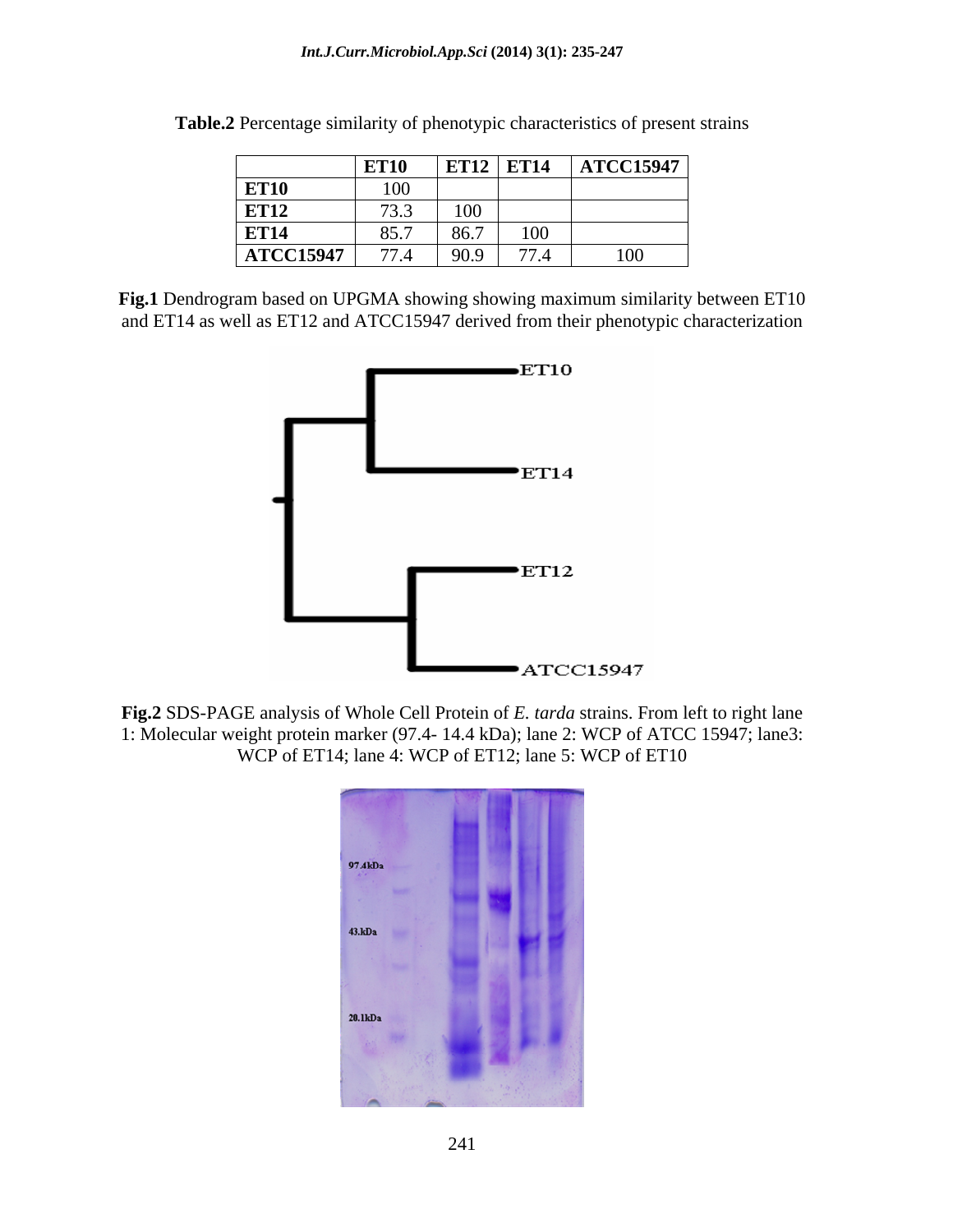**Fig.3** Western blotting profile of WCP of *E. tarda* . From left to right WCP of ATCC 15947 (3), cross reacted WCP of ET12 (1), ET14 (2) and ET10 (4) with rabbit serum



**Fig.4** Detection of *E. tarda* specific antigen through dot ELISA analysis, showing positive reaction ( with deep brown colour) for WCP of ATCC 15947, ET12 and ET10.

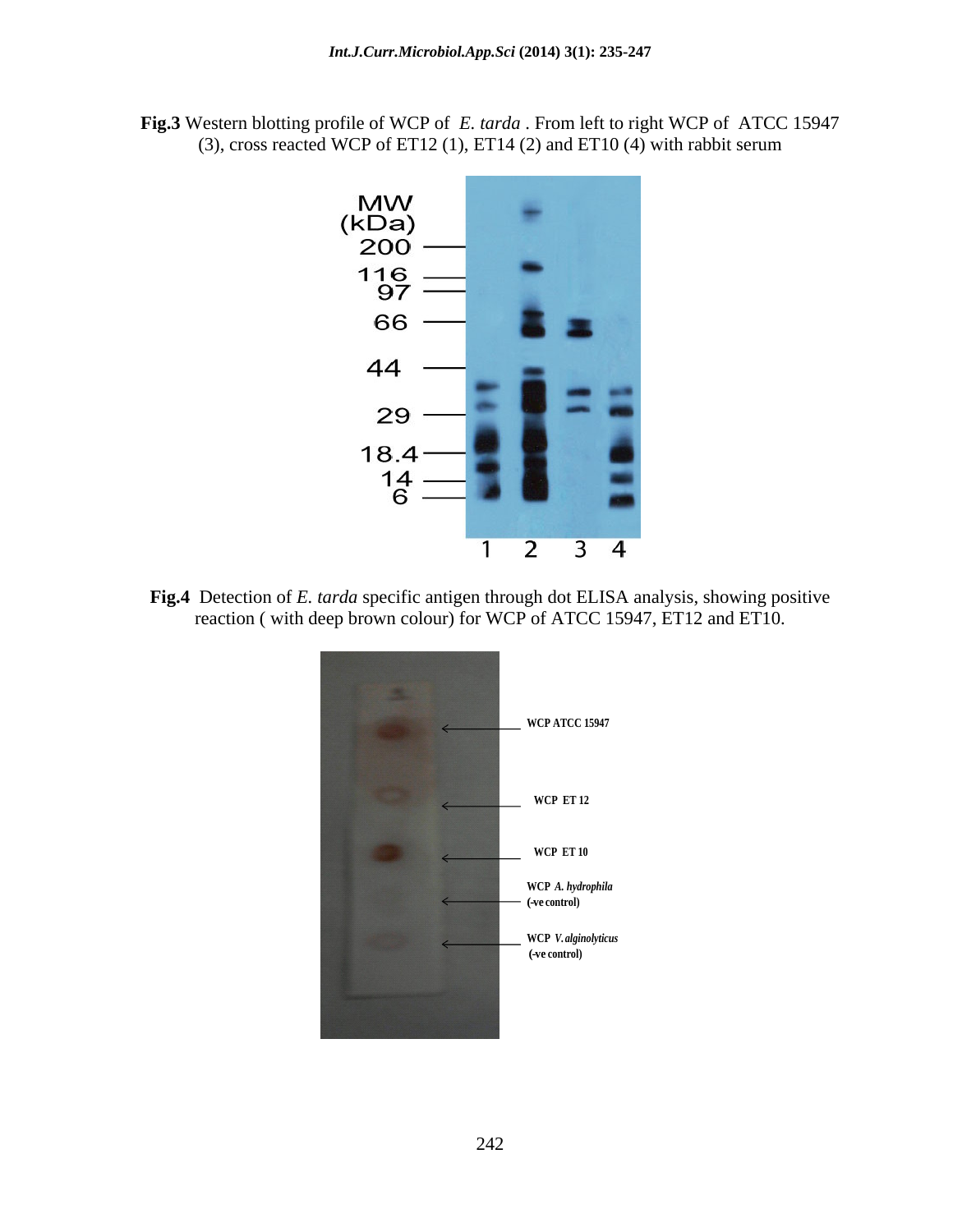emphysematous putrefactive disease bacteriology (Holt et al., 1994). Based on (EPD) that causes mass mortality in freshwater fishes (Keskin et al., 2004; unacceptable putrid odour produced by the bacteria (Noga 2000). However a few among the isolates of *E. tarda* with diverse host and geographical origin have been carried out to reveal phenotypic and raffinose, mannose, production of proteotypic characteristic of *E. tarda*

hemorrhagic lesions on the skin, which are similar to those reported by several

selective medium for *E. tarda* (Buller, 2004; Achrya et al., 2007). Biochemical differentiation of bacterial fish pathogen Most of the phenotypic characteristic of

Galal et al., 2005; Esteve et al., 2006). compared with the *E. tarda* reference This disease is considered of highly strain ATCC 15947. However, the result economic importance as it lower the fish obtained in biochemical profile study marketability due to bad appearance and presented a low degree of discrimination comparative characterization studies biochemical test. Heterogeneity among carried out. So, the present study was various sugars like galactose, arabinose, isolated from disease infected freshwater caseinase. The above finding exhibit fishes i.e. from rohu and catla. This study similarity with the findings of Amandi et was important not only from al. (1982), Wei and Musa (2008) and epidemiological point of view but also for Kumari (2011). According to Baya et al. implementing effective preventive (1997) and Stock and Widemann (2001) measures against this pathogen. all the isolates failed to utilize mannose and rhamnose but two of the present strain<br>The gross sign displayed by the fish in the ET-12 and ET-14 were able to ferment present study included abdominal mannose and all the strains exhibit distension (ascitic fluid), local negative reaction towards rhamnose authors (Han et al., 2006; Podros et al., contrast all the isolates in the studies of 2006). Coles et al. (1978) and Baya et al. (1997) The presumptive identification of bacteria to Williams and Lawrence (2005) the has been carried out from their colony haemolysin is an important virulence morphology over RS plate, which acts as a factor of many species of bacteria characterizations have proved to be a hemolysis activity over the blood agar valuable method for typing and medium. So, they seem to be more virulent (Tison et al., 1982; Austin et al., 1997). In Hirono et al. (1997) describe the ability of the present study, 30 different *E. tarda* to perform hemolysis activity conventional biochemical tests have been against red blood cells as it posses two carried out for proper identification and types of genes Eth A and Eth B. These strain differentiation of *E. tarda* isolates. variations in phenotypic characteristic the isolates were similar as claimed in and absence of plasmid that control the Bergey's manual of determinative metabolic of the phenotypic characteristics the biochemical test results three different strain of *E. tarda* were obtained and were among the strains because all the strains exhibit similar results in most of the them were found in few biochemical tests i.e. citrate utilization test, fermentation of raffinose, mannose, production of hemolysin, amylase,lecithinase and al. (1982), Wei and Musa (2008) and and rhamnose but two of the present strain ET-12 and ET-14 were able to ferment utilization. Variations were found in terms of citrate utilization test in our study. On failed in citrate utilization test. According including *E. tarda*. Among all the strains ATCC 15947 and ET12 exhibit beta as compared to other strains. Furthermore, among *E. tarda* may be due to presence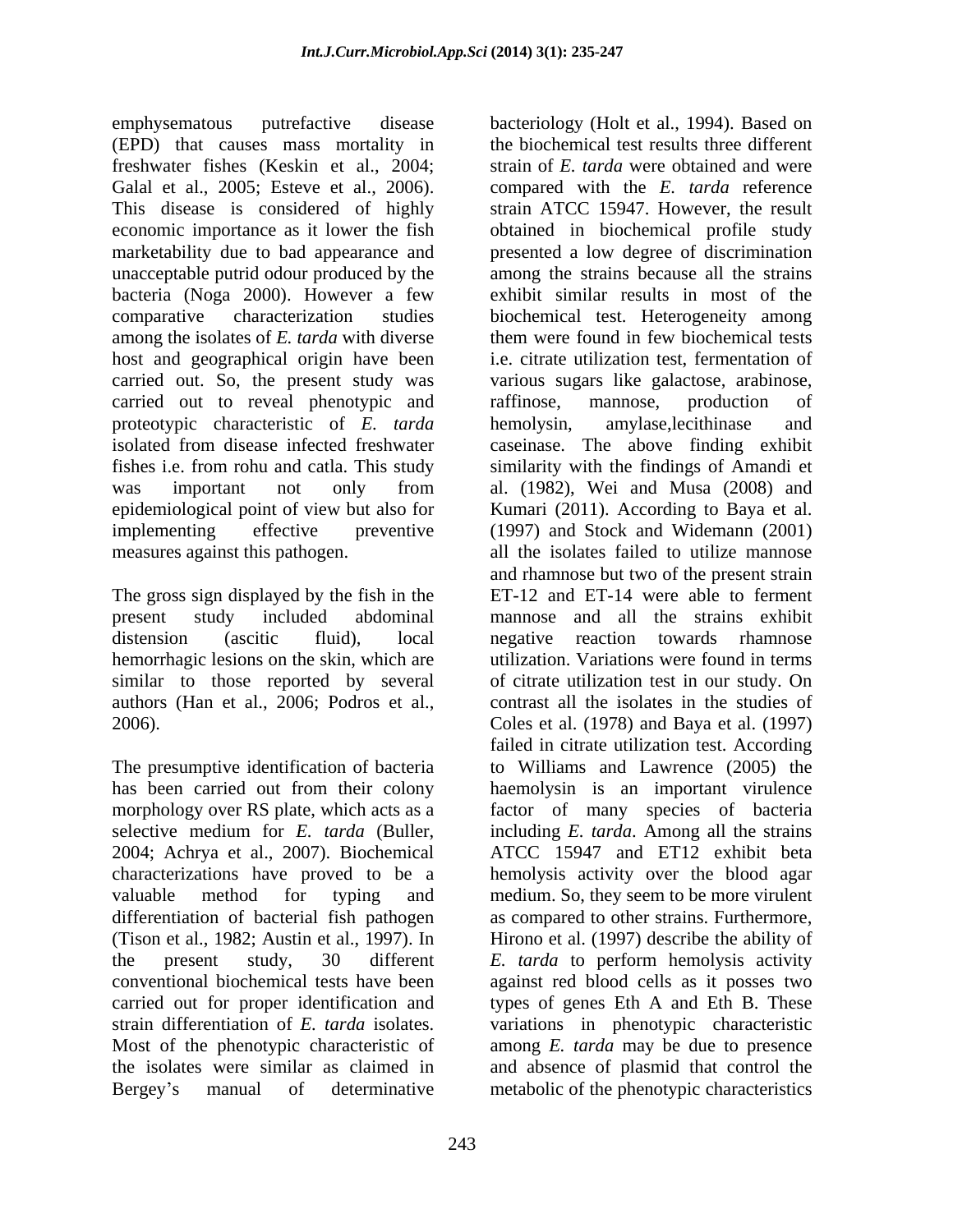of the *E. tarda* (Achrya et al. 2007;

The numerical taxonomy study of biochemical test showed the highest The diagnosis of edwardsiellosis based on ranging percentage similarity among the different strains of *E. tarda* (Wei and Musa, 2008). WCP profiling of bacteria analysis through SDS PAGE provide a not only time consuming but also rapid, simple and powerful tool for expensive (Sahoo et al., 2000). At present discriminating and differentiating various the ELISA technique is widely used for strains of bacteria. Ricciardi et al. (2005) fish disease diagnosis (Rodak et al., 1993; characterized SDS PAGE profiles of WCP Swain and Nayak, 2003). Swain et al. of sixty eight strains and successfully discriminated them. Further Panagala et al. confirmatory identification of *E. tarda* (2006) showed that Whole cell protein infected and dead fish by using the hyper analysis through SDS PAGE was able to immune rabbit seraagainst the whole cells differentiated nine and eighteen isolates of of *E. tarda.* In our study the antibody *E. tarda* and *E. ictaluri* respectively. In raised against WCP of ATCC 15947 strain our present study the banding profiles of showed positive response to all the strains the Whole cell protein was able to tested. But it didn't exhibit any cross differentiate four strains of *E. tarda* reactivity with other group of bacteria like including reference strain. However, a few common bands of 20.3, 42.7, 53.4, 93.2 kDa were found in all the strains. This Since the diagnosis of a particular study collaborated with the finding of infection depends on the detection of its Maiti et al. (2009) who reported eight causative agents so the present study is bands having molecular weight range of helpful for diagnosis of significant fish 38-83 kDa were present in all twenty pathogen *E. tarda* and formulation of

Through Western blotting four cultured and wild freshwater fishes. immunogenic bands with molecular weight of 30.5, 42.7, 53.4 and 66.4 kD were obtained by using polyclonal rabbit antiserum against the WCP of hemolysin of which two most prominent antigenic bands of molecular weight 30.5 and 42.7 Central Institute of Freshwater of *E. tarda.* These bands seem to be highly immunogenic and hence can be used for the production of subunit vaccine against **References** this pathogen. This is in contrast to Japanese strains of *E. tarda* where 37 kD protein was the most prominent antigen

Kumari 2011). formalin killed cells of *E. tarda* EF-1 (Tu reacting to polyclonal antibody against the and Kawai, 1998).

> clinical signs, histopathology followed by elaborate laboratory procedures characterization of bacterial isolates are (2001) have used dot ELISA for rapid and *A. hydrophila* and *V. alginolyticus.*

seven isolates of *E. tarda*. effective strategies for immunization to prevent the spreading of disease in both

# **Acknowledgement**

positive *E. tarda* strain ATCC 15947. Out of Biotechnology (DBT) for providing the kD were found common in all the strains Aquaculture (CIFA), Bhubaneswar for The authors are grateful to the Department financial assistance and the Director, Central Institute of Freshwater providing facilities for the experiment.

### **References**

Acharya, M., Maiti, N.K., Mohanty, S., Mishra, P. and Samanta, M. 2007.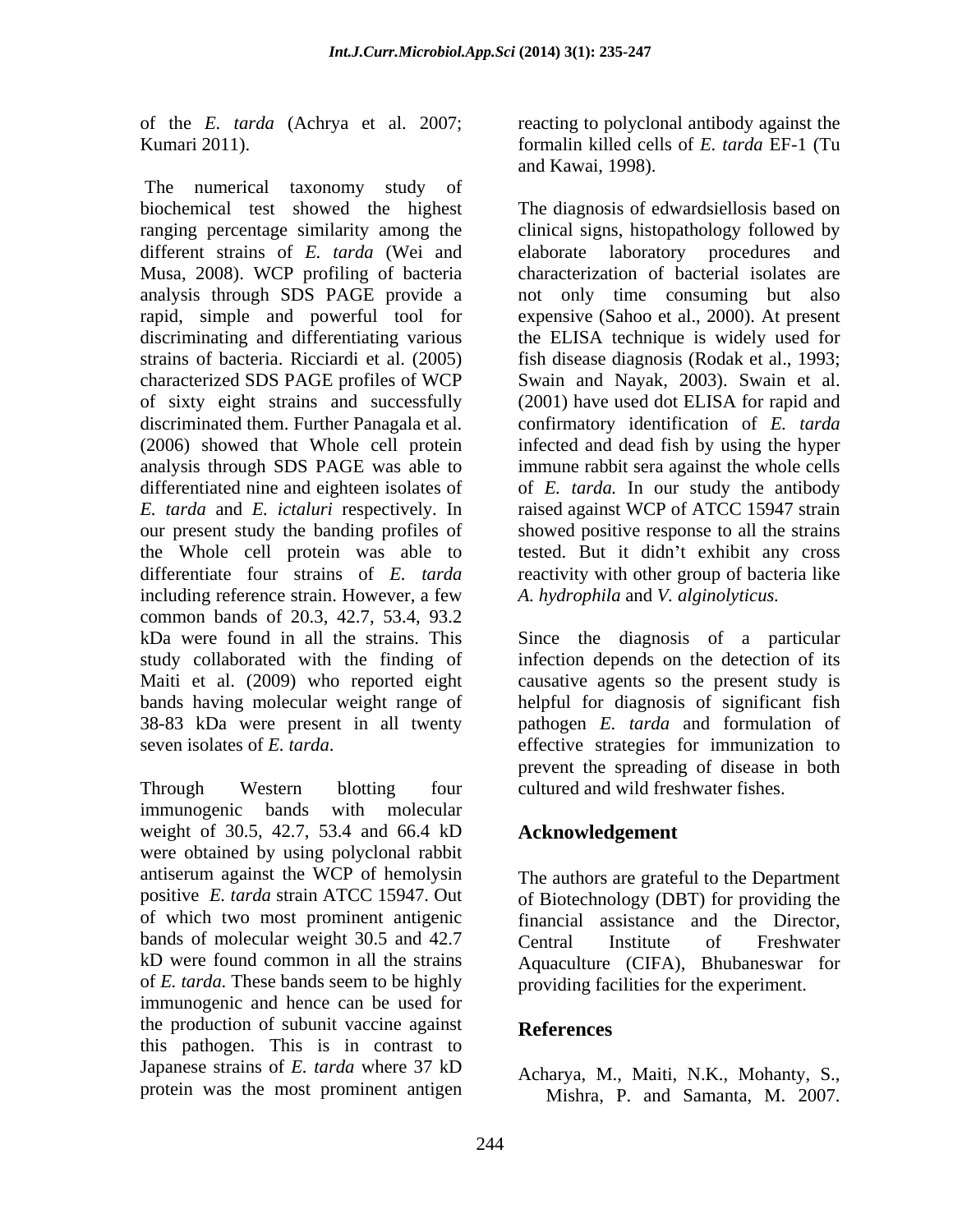Genotyping of *Edwardsiella tarda tarda from three Oregon sea* isolated from freshwater fish culture mammals. J Wildl Dis. 14(3): 339-341. system. Comp Immunol Microbiol

- Amandi, A., Hiu, S.F., Rohovec, J.S. and Environ Microbiol. 43(6): 1380–1384. 44-50.
- Austin, B. and Austin, D.A. 1999. Esteve, C., Herraiz, S. and Alcaide, E. Springer-Praxis Publishing, Dis. Aquat. Org. 73(1): 77-81.
- Austin, B., Alsina, M., Austin, D.S.,
- Baya, A.M., Romalde, J.L., Green, D.E., Navarro, R.B., Evans, J., May, E.B. from the Chesapeake Bay. J. Wildl.
- Benli, A.C.K. and Yildiz, H.Y. 2004. *Edwardsiella tarda.* Aquacult Res.
- Buller, B.N. 2004. Bacteria from fish and Identification Manual*,* pp. 83-116.
- Castro, N., Toranzo, A.E., Barja, J.L., Characterization of *Edwardsiella tarda*
- Coles, B.M., Stroud, R.K. and Sheggeby,

*tarda* from three Oregon sea mammals. J Wildl Dis*.*14(3): 339-341.

- Infect Dis. 30(1): 33–40. The of ecologic association between Dice L.R. 1945. Measures of the amount species. Ecology. 26(3): 297-302.
- Fryer, J.L. 1982. Isolation and El-Yazeed, H.A. and Ibrahem, M.D. 2009. characterization of *Edwardsiella tarda* from fall Chinook salmon infection in catfish and Tilapia (*Oncorhynchus tshawytscha*). Appl *nilotica.* Beni-Suef Vet. Med. J. 19: Studies on *Edwardsiella tarda* infection in catfish and *Tilapia*  44-50.
- Characteristic of the diseases. In: 2006. Occurance of *Edwardsiella*  Bacterial Fish Pathogen: Diseases of *tarda* in wild European eels *Anguilla*  Farmed and Wild Fish, 3rd edn. *anguilla* from Mediterranean Spain.
- Chichester, pp. 81–85. Fang, H., Zhang, X., Chen, C., Jin, X. and Blanch, A.R., Grimont, F. and edwardsiellosis and characterization of Grimont, P.A.D. 1997. A comparison pathogenic bacteria from diseased of methods for the typing of fish- flounder (*Paralichthys olivaceus* L.) pathogenic *Vibrio spp*. Syst Appl and turbot (*Scophthalmus maximus L*.). Microbiol. 20(1): 89–101. Acta oceanol sin. 25(6): 138–147. Wang, X. 2006. Studies on the pathogenic bacteria from diseased
- and Toranzo, A.E. 1997. *Edwardsiella* infection in *Oreochromis*  Edwardsiellosis in wild striped bass *niloticus.* Egypt. J. Aquat. Res. 31(1): Galal, N.E., Ismail, S.G.M., Khalil, R.H. and Soliman, M.K. 2005. Studies on 460-471.
- Dis. 33(3): 517-525. Han, H.J., Kim, D.H., Lee, D.C., Kim, Blood parameters in Nile tilapia Pathogenicity of Edwardsiella tarda to (*Oreochromis niloticus L*.) olive flounder, *Paralichthys olivaceus* spontaneously infected with (Temminck and Schlegel). J Fish S.M. and Park, S.I. 2006. Diseases. 29 (10): 601–609.
- 35(14): 1388 1390. Herman, R.L. and Bullock, G.L. 1986. other aquatic animals: A Practical *Edwardsiella tarda* in striped bass. T Pathology caused by the bacterium *Edwardsiella tarda* in striped bass. T Am Fish Soc. 115(2): 232–235.
- CABI publication, Oxford, UK. Hirono, I., Tange, N. and Aoki, T. 1997. Nunez, S. and Magarinos, B. 2006. *Edwardsiella tarda*. Mol Microbiol. Iron-regulated haemolysin gene from  $24(4)$ : 851–856.
- strains isolated from turbot, *Psetta*  Holt, J.G., Krieg, N.R., Sneath, P.H.A., *maxima* (*L*.)*.* J Fish Diseases. 29(9): Staley, J.T. and Williams, S.T. 1994. 541 547. Nonmotile (or rarely motile), Gram- S. 1978. Isolation of *Edwardsiella*  negative curved bacteria. In: Bergey s Manual of Determinative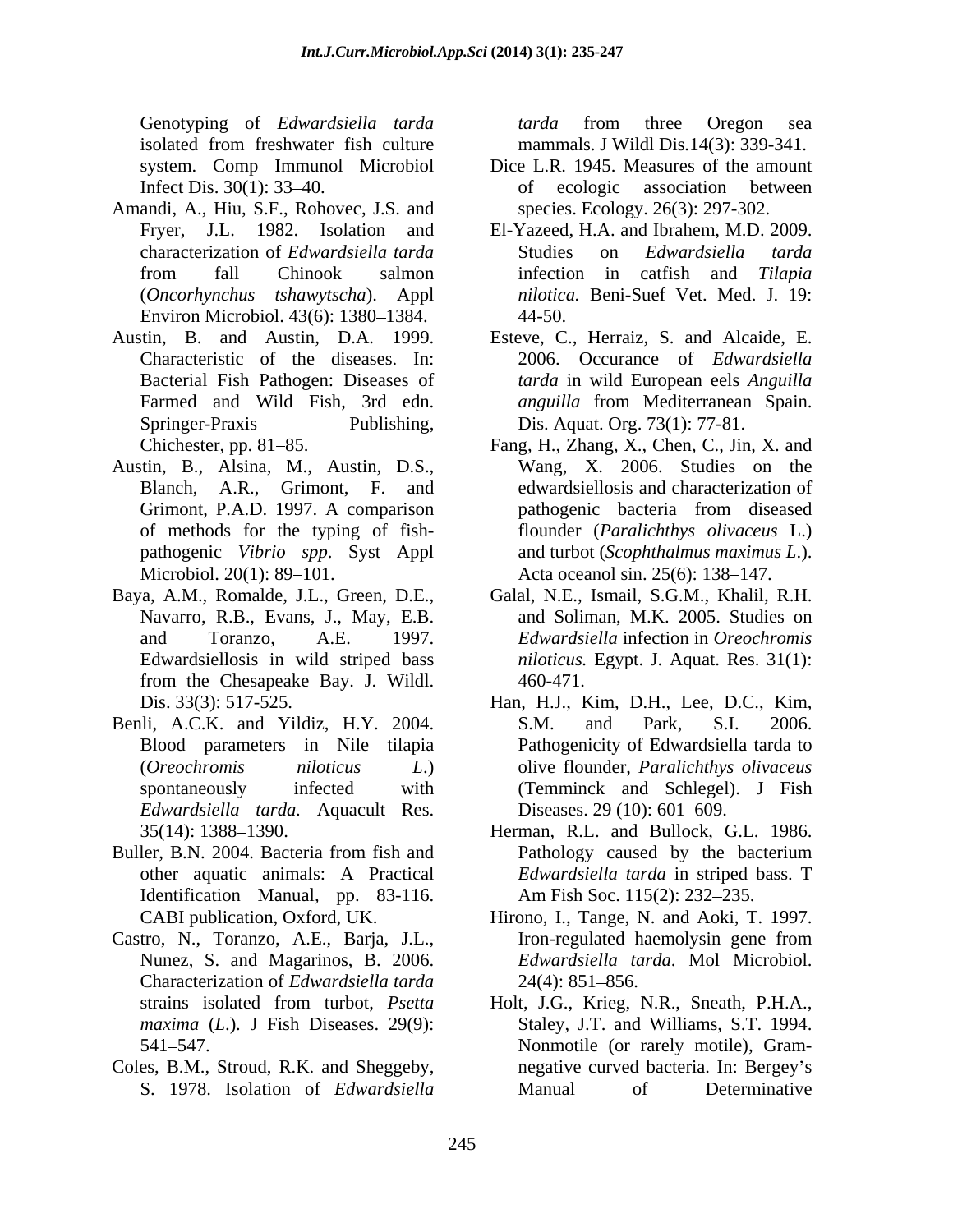- Keskin, O., Secer, S., Izgur, M., Turkyilmaz, S. and Mkakosya, R.S. 28(4): 649-653.
- 
- of the head of bacteriophage T4.
- Maiti, N.K., Mandal, A., Mohanty, S. and
- Meyer, F.P. and Bullock, G.L. 1973. 16(2): 101–111.
- Noga, E.J. 2000. Fish Disease Diagnosis and Treatment. pp. 367. Iowa State
- Padros, F., Zarza, C., Dopazo, L., infection in turbot, *Scophthalmus maximus* (L.). J Fish Diseases. 29(2): 87 94.
- specific phenotypic characteristics of
- Park, S.W. and Oh, M.J. 2008. Aquatic New York.
- Plumb J.A. 1993. Edwardsiella septicemia. In: Bacterial Diseases of Fish (ed. by)

Bacteriology, 9th edn, pp. 65–69. Inglish V., Roberts R.J. and Inglish V., Roberts R.J. and N.R.Bromage., Cambridge University Press, Cambridge, pp. 61–79.

- 2004. *Edwardsiella ictaluri* infection Plumb J.A. 1994. Health maintenance of in rainbow trout (*Oncorhynchus*  cultured fishes: Principal microbial *mykiss*). Turk. J. Vet. Anim. Sci. diseases*.* Boca Raton: CRC Press, pp. 231-238.
- Kumari, S. 2011. Strain Differentiation Ricciardi, A., Parente, E., Piraino, P., and Virulence Study of *Edwardsiella*  Paraggio, M. and Romano, P. 2005. tarda. M.Sc. Thesis. Sikha 'O' Phenotypic characterization of lactic Anusandhan University, Bhubaneswar. Laemmli, U.K. 1970. Cleavage of Altamura bread produced in Apulia structural proteins during the assembly (Southern Italy). Int JFood Microbiol. acid bacteria from sourdoughs for 98(1): 63-72.
	- Nature. 227(5259): 680 685. Rodak, L., Pospisil, Z., Tomanek, J., Mandal, R.N. 2009. Phenotypic and 1993. Enzyme-linked immunsorbent genetic characterization of assay for the detection of spring *Edwardsiella tarda* isolated from pond viraemia of carp virus (SVCV) in sediments. Comp Immunol Microbiol tissue homogenates of the carp, Infect Dis. 32(1): 1-8. *Cyprinus carpio L*. J Fish Diseases. Vesely, T., Obr, T. and Valicek, L.  $16(2): 101-111.$
	- *Edwardsiella tarda*, a new pathogen of Sae-Oui, D., Muroga, K. and Nakai, T. channel catfish (*Ictalurus punctatus*). 1984. A case of *Edwardsiella tarda* Appl. Microbiol. 25(1): 155-156. infection in cultured colored carp Cyprinus carpio. Fish Pathol. 19(3): 197–199.
	- University Press, Ames. Sahoo, P.K., Swain, P., Sahoo, S.K., Cuadrado, M. and Crespo, S. 2006. Pathology of *Edwardsiella tarda* Mukherjee, S.C. and Sahu, A.K. 2000. Pathology caused by the bacterium *Edwardsiella tarda* in *Anabas testudineus* (Bloch). Asian Fish. Sci. 13: 357 62.
- Panangala, V.S., Shoemaker, C.A., Senath P.H.A. and Sokal, R.R. 1973. McNulty, S.T., Covadonga, A.R. and Numerical Taxonomy, pp. 230-234. Klesius, A.P. 2006. Intra-and inter W.H. Freeman and Company, San Francisco, California, USA.
	- fish pathogenic *Edwardsiella ictaluri* and *E. tarda*. Aquacult Res. 37(1): 49 *Proteomics*: A Laboratory Manual. 60. Cold Spring Harbor Laboratory Press, Simpson R.J. 2003. *Proteins and* New York.
	- Life Diseases*.* Bioscience. Seoul, Stock, I. and Wiedemann B. 2001. Natural Korea, pp. 153-158. The anti-set of the anti-set of the susceptibilities of the susceptibilities of the susceptibilities of the susceptibilities of the susceptibilities of the susceptibilities of the susceptibilities of th antibiotic susceptibilities of *Edwardsiella tarda, E. ictaluri* and *E. hoshinae*. J. Antimicrob Chemother.